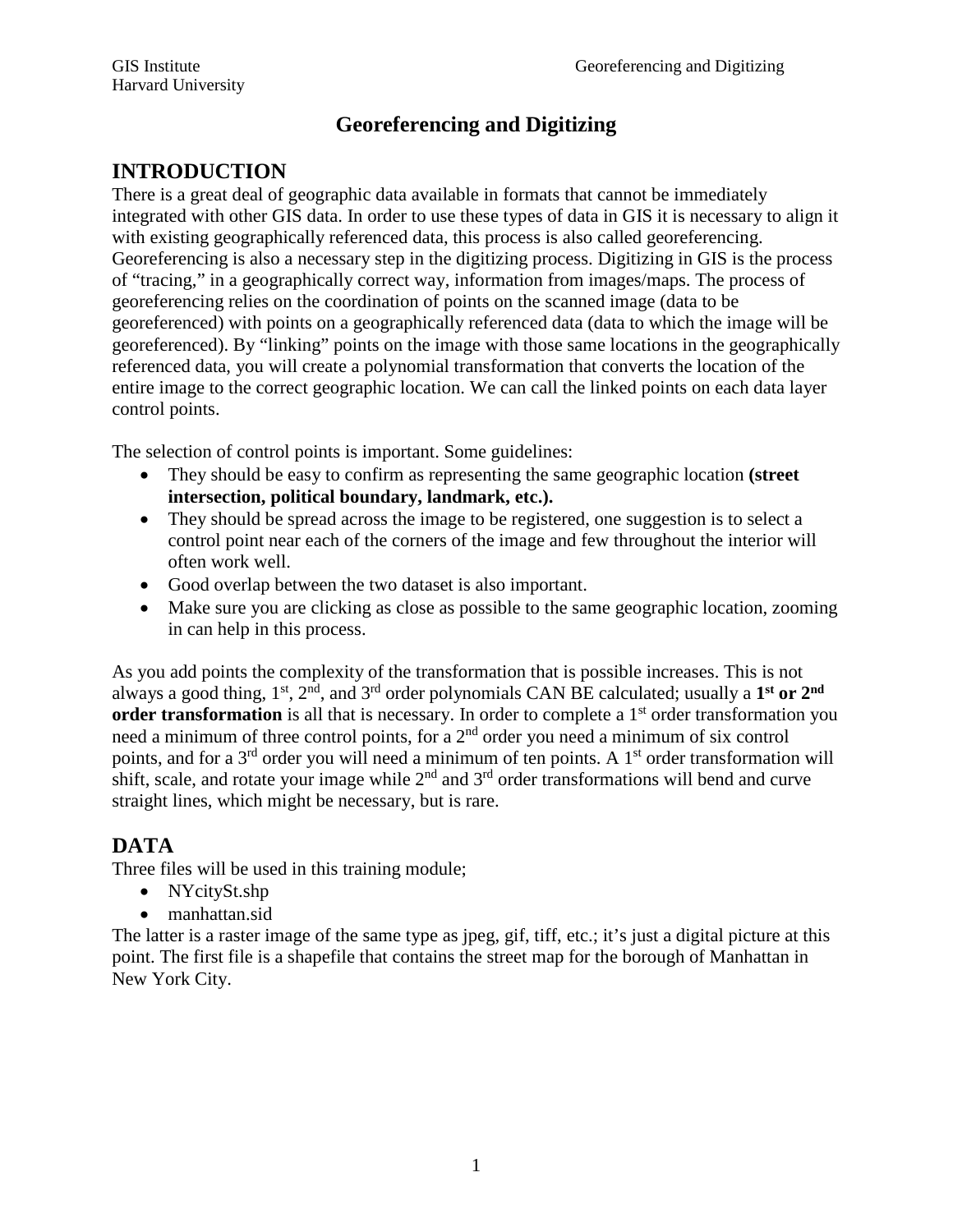#### **Georeferencing/Registering an Image**

**Tools:** The primary tool we will be using is the **georeferencing toolbar.** The georeferencing toolbar is probably not visible when you first open ArcGIS, you can open it be clicking on *customize*, selecting *toolbars*, then clicking on the georeferencing toolbar option. The toolbar should appear in the ArcGIS window.

| Untitled - ArcMap                                                                                                    |              |
|----------------------------------------------------------------------------------------------------------------------|--------------|
| File Edit View Bookmarks Insert Selection Geoprocessing Customize Windows Help                                       |              |
|                                                                                                                      |              |
| : Q Q �� O   # 23   ← →   p + ⊠ + ⊡   ┣   ④ ∮     □   ▲   ▲ 過 ☆           @   _   : Georeferencing *   manhattan.sid | · 本发展或数图图 2- |
| $\mathbf{E}$ and $\mathbf{E}$ and $\mathbf{E}$ and $\mathbf{E}$                                                      |              |

#### **Figure 1: Georeferencing Toolbar**

- $\rightarrow$  Add both the NYcitySt shapefile and Manhattan image to your ArcMap session. The .sid format holds three subfiles **(don't add them individually)**, you must select manhattan.sid than then click add.
- $\rightarrow$  **Right click the shapefile (not image) and "Zoom to Layer,"** this is a nice feature you might have used before that lets us get to the geographic extent of a specific data layer quickly.
- $\rightarrow$  From the georeferencing toolbar, if the manhattan.sid file does not appear in the pulldown window nexting "Georeferencing," click the dropdown arrow and select the manhattan.sid image name.
- $\rightarrow$  Click "Georeferencing" and select "Fit to Display" from the dropdown.
- $\rightarrow$  This will display the image in the same general space as the Manhattan census tracts layer.
- $\rightarrow$  Before adding control points, you should move the image around a bit to get it closer to the orientation and position of the GIS layers you are using. Use the **Rotate**, **Shift**, and **Scale** tools for this**. These tools are at the far right of the georeferencing toolbar; the last icon (probably displayed initially as a rotation arrow).**

Each of these tools is useful for VISUALLY coordinating the image with the data, this is only the first step and it is very informal. The goal is to get the image approximately fitting with the data so we can select places in the same geographic location on each layer (one data and one an image). You will experience a "lag" between using one of these three tools and them actually taking effect. Don't continue to drag the mouse in order to see the image move; nothing will happen until you have completed your **rotation, shift, or scale** and have let go of the mouse**.** Start with small movements and rotations so you can get a feel for what each tool does; also after using a tool pay attention to the "spinning globe" in the bottom right, as long as it is spinning ArcGIS is still working on your last command, be patient.



#### **Figure 1 Georeferencing toolbar**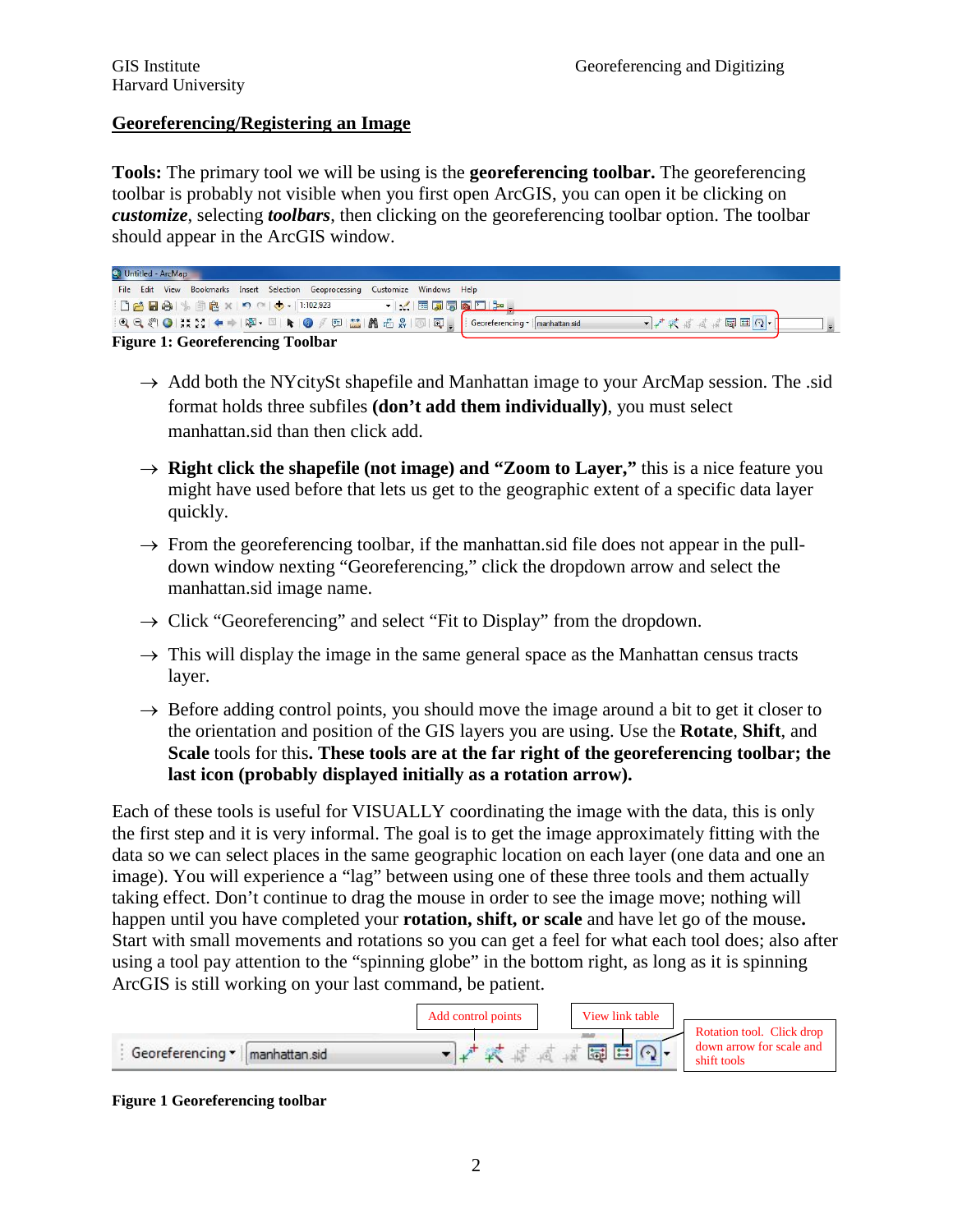- $\rightarrow$  Now you are ready to add control points (also called link points or links). Click on the **Add Control Points** tool.
- $\rightarrow$  You should be using the street labels to help identify specific streets and intersections for georeferencing. (Right click the layer and select label features).
- $\rightarrow$  To add a link, click the mouse on the image first, then on a known location on the GIS database. The order of clicking is IMPORTANT. You can use the magnify tools to get a close look at subsets of the data.
- $\rightarrow$  You can also turn on the **effect toolbar** to change the transparency to see both layers at once if you like, or you can turn the layers off and one as you select points from each.
- $\rightarrow$  Once you have added a few links you can open the link table to see how each has worked. **View Link Table** is the final icon on the right of the georeferencing toolbar.

In the link table, you can view the **Total RMS Error** as well as the **Residual** for each link that contributes to the overall total (see Figure 3). The errors are associated with the amount of disagreement between the two control points for each link once the transformation is set (once you've added more than three links). You have to be sure that the two points that are linked are the same place in world (same street intersection for instance), as you could have a very low error and residuals but not have an accurately registered image, although this is unlikely. In the window, you can also remove links if you think they are in error; when you do this, the registration is automatically recalculated without that pair of points.

Before the next step, but after you are happy with your registered image, click **save,** this will **save the data in your link table to a text file** that can be opened up in word for later reference. Once you are satisfied with the registration you can **Update Georeferencing.** This is an option in the georeferencing toolbox, just click on the word georeferencing and a pull down menu will appear with "update georeferencing" as the first option. This will save your transformation. This process will add an **.aux file** that contains information about the transformation that is necessary to view this file in the future with other data.

**Don't forget to save your work,** save your map as "xxx".mxd.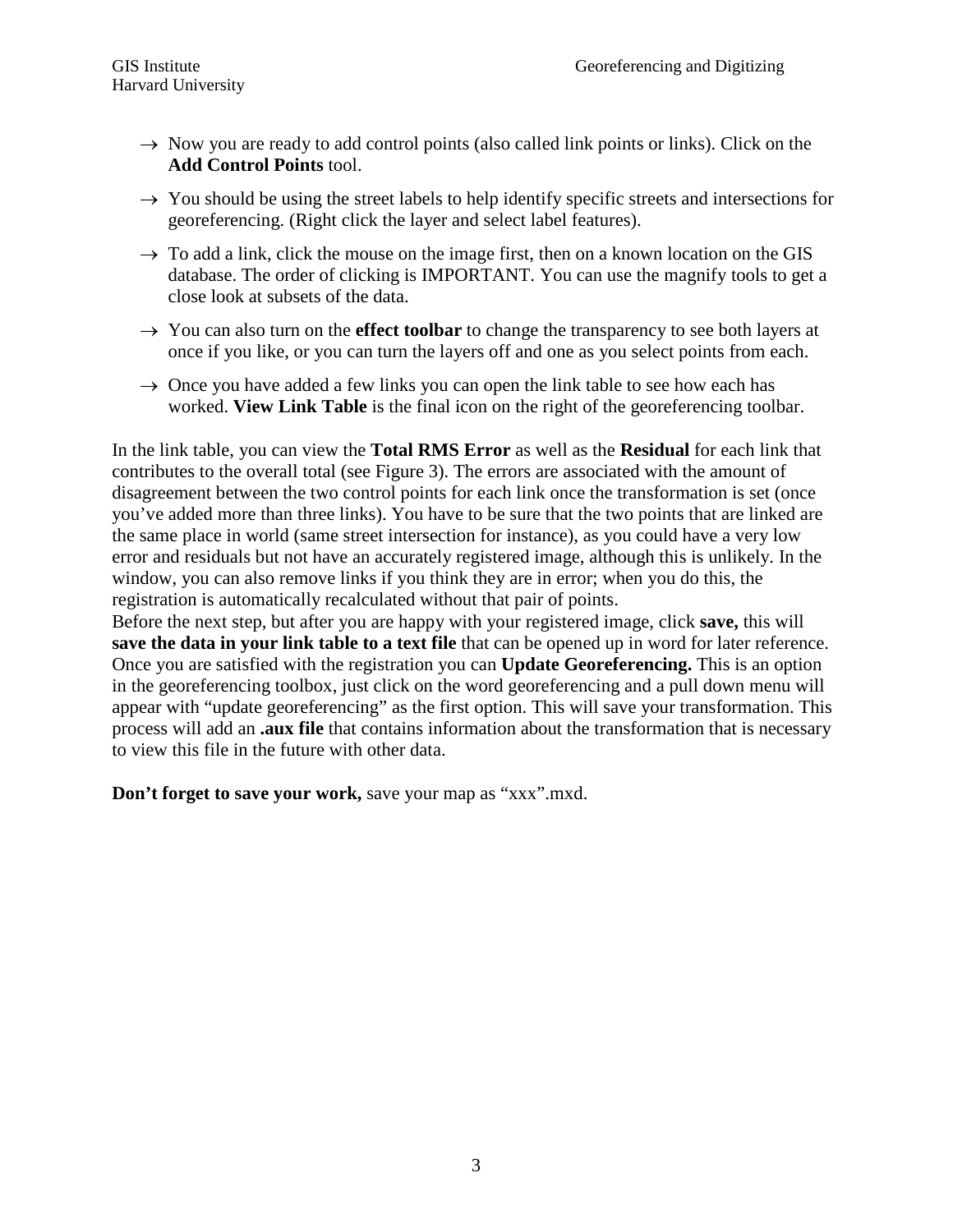

**Figure 2 Link Table**

## **Digitizing Features**

**Introduction--**Now you are going to begin digitizing features of this image. Digitizing is the process of making features we can see on the Manhattan image editable and making them features to which additional spatial and non-spatial attributes can be assigned. This means we are going to follow a process of making digital versions of objects that will have an attribute table associated with them.

Our primary goal will be **digitizing the Wards**, which are objects that occupy an area on the map (see Figure 7), once they are digitized and have an associated attribute table these objects will also be known **as polygon features**. When digitizing we can digitize points, lines, or polygons. By digitizing these features, you make them available for mapping once you have added the tabular data to the attribute table (as you know there are a few ways you can do this). The digitizing process is started by creating new layers in Catalog window, and then adding features to them in ArcMap.

### 1. **Creating an empty shapefile**

Open the Catalog pull-out. We are going to create a new shapefile that we can edit in ArcMap this will be a polygon feature shapefile to which we will add ward boundaries. In Catalog window, browse to **the location of your current mxd file.** This is the folder in which you will create your new shapefile, so select that *folder* and right click on it. Go to  $New \rightarrow Shapefile...$ to open the **Create New Shapefile** window. Give the polygon shapefile an appropriate name such as ManhattanWard, **make sure you select "Polygon"** as the Feature Type (see Figure 4). Click on **Edit…** to see the Coordinate System of the file. In the **Spatial Reference Properties**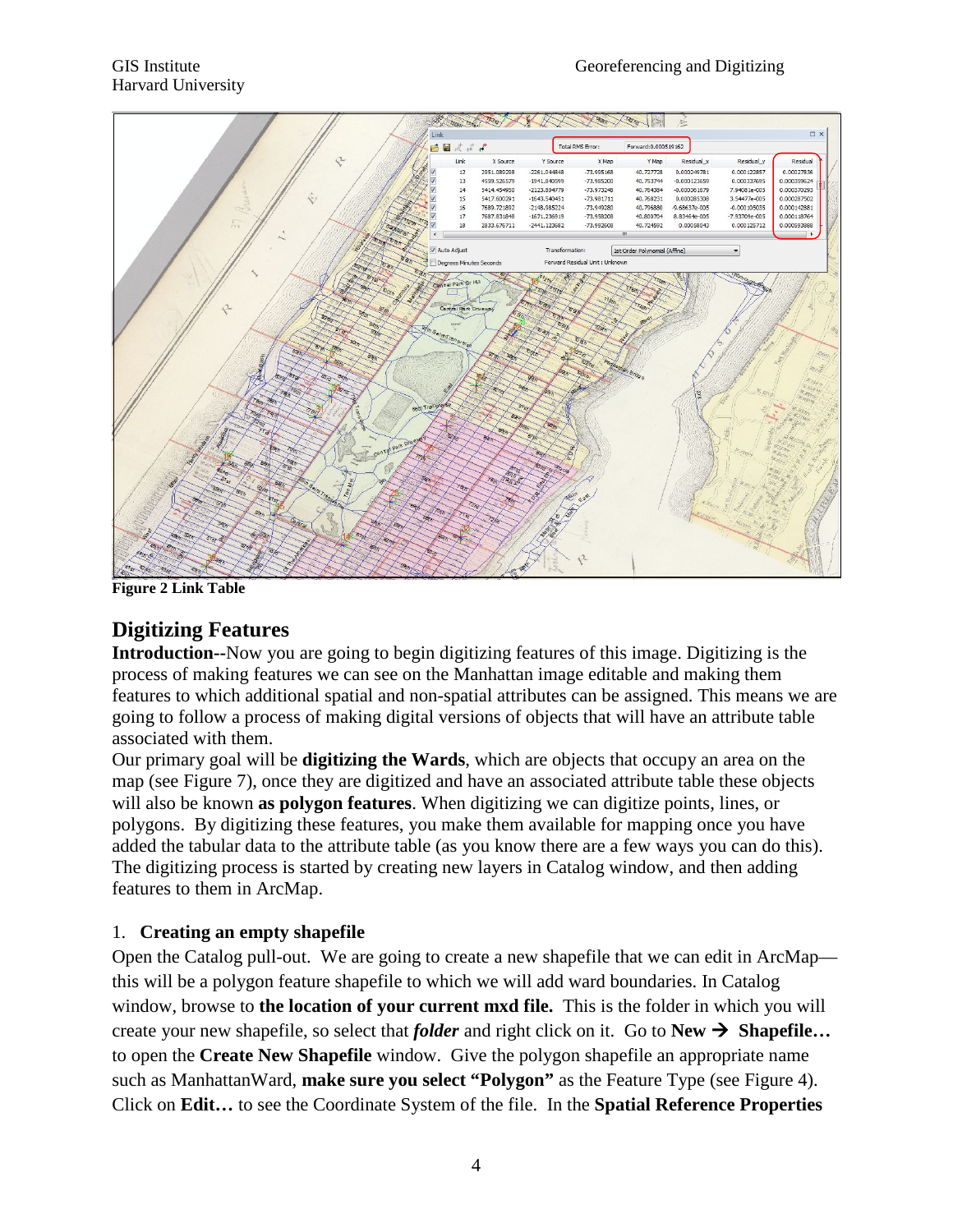Harvard University

window, click **edit…**, at the top of the next window is an **Add Coordinate System** option (a small sphere with a star on it), select **Import…** to use the projection of the manhattan street layer (see Figure 4). Click OK and OK again to create the shapefile.

| Name:                                                                                                                                                                                               | New_Shapefile                                                                                                                   |                |
|-----------------------------------------------------------------------------------------------------------------------------------------------------------------------------------------------------|---------------------------------------------------------------------------------------------------------------------------------|----------------|
| Feature Type:                                                                                                                                                                                       | Polygon                                                                                                                         | ۰              |
| Spatial Reference                                                                                                                                                                                   |                                                                                                                                 |                |
| Description:                                                                                                                                                                                        |                                                                                                                                 |                |
|                                                                                                                                                                                                     | Unknown Coordinate System                                                                                                       |                |
| Show Details                                                                                                                                                                                        | Coordinates will contain M values. Used to store route data.<br>Coordinates will contain Z values. Used to store 3D data.<br>OK | Edit<br>Cancel |
| <b>Spatial Reference Properties</b><br>XY Coordinate System<br>$\mathbb{Z}$ $\mathbb{Z}$ Type here to search<br><b>El Rio Favorites</b><br>GCS_North_American_1983<br>Geographic Coordinate Systems | $\boxed{3}$<br>$- 9$<br>ŵ                                                                                                       |                |
| <b>E</b> Projected Coordinate Systems<br>Current coordinate system:<br><unknown></unknown>                                                                                                          | $\lambda$                                                                                                                       |                |
|                                                                                                                                                                                                     |                                                                                                                                 |                |



## **2. Add a new field in the Attribute Table**

Return to ArcMap, and add your new shapefile to the Data Frame (TOC). If you open the Attribute Tables of this shapefile you will find it empty. We are going to use this empty shapefile to create features from our image. Now you will start working with the new shapefile. Before you start editing, first open its Attribute Table. Click on the **Table Options** button **(first icon on Table menu)** and **Add Field…** First create a **Short Integer** (choose in the **Type** drop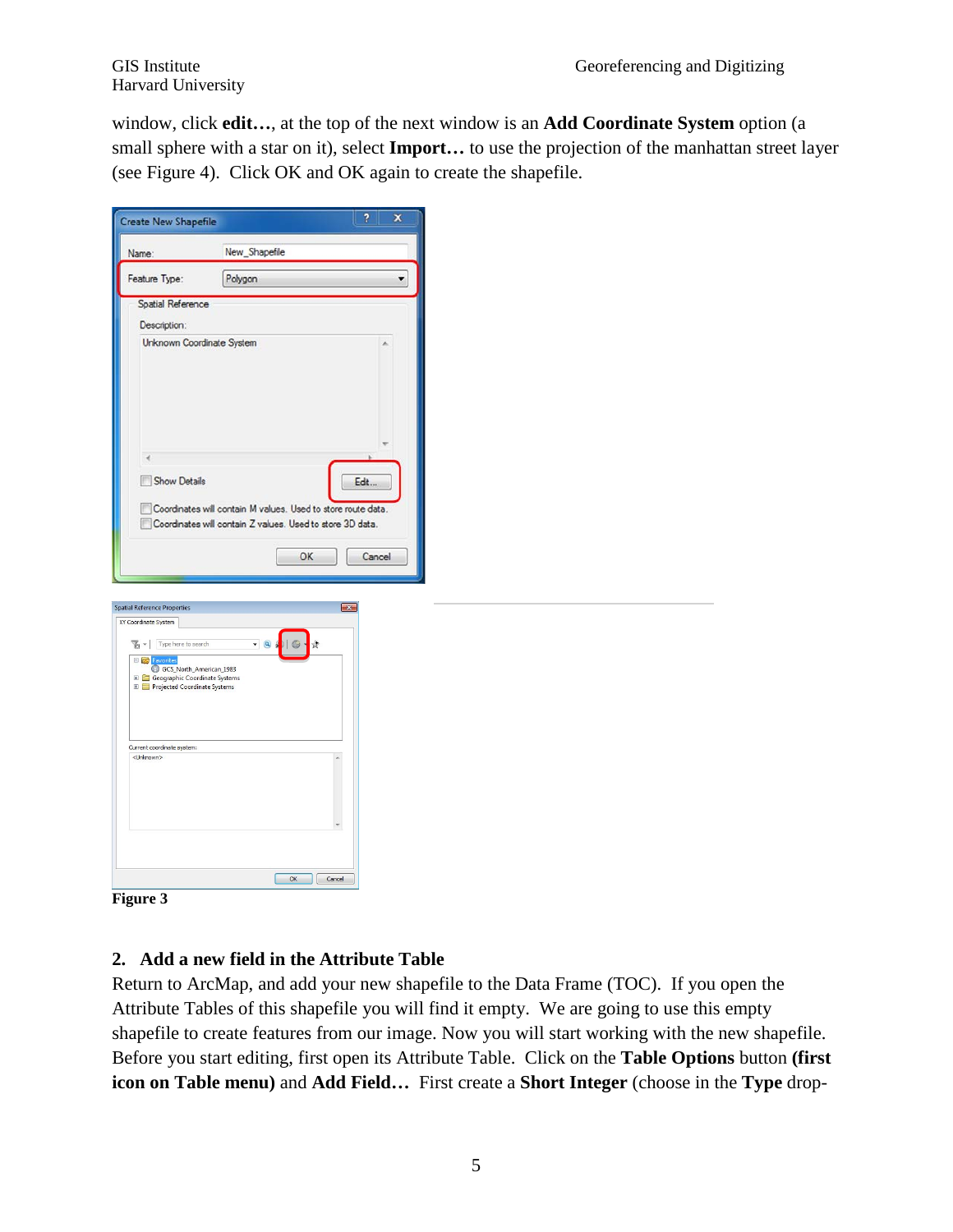down menu) field called **Wards** where the Ward number identifier will be entered. Note that you cannot create new fields while you are editing a layer.

### **3. Digitizing Wards and entering tabular data**

You will need the **Editor Toolbar**. *Customize*  $\rightarrow$  Toolbars  $\rightarrow$  Editor. On the Editor Toolbar, click on the Editor tool and **Start Editing**. You will be prompted to choose the folder that your shapefiles are in, and then click OK. Before you get started creating polygons, turn off all but the **registered manhattan** image layer.

## **PLEASE NOTE: The wards are the areas labelled and outlined in black (more faint black boundaries). The wards are also the areas that are each a unique colour; they ARE NOT outlined or labeled in red, there are 22 of them.**

In the Editor toolbar, **Start Editing.** Choose **ManhattanWard** (or whatever you named it) layer as the layer you want to edit. In the **Create Features** window (on the right, where the catalog window opens), select **Polygon**. You are going to create a polygon for individual wards; it is probably easiest to start with simple shapes. There are some good ones south of central park. From the "construction tools" menu select "Polygon."



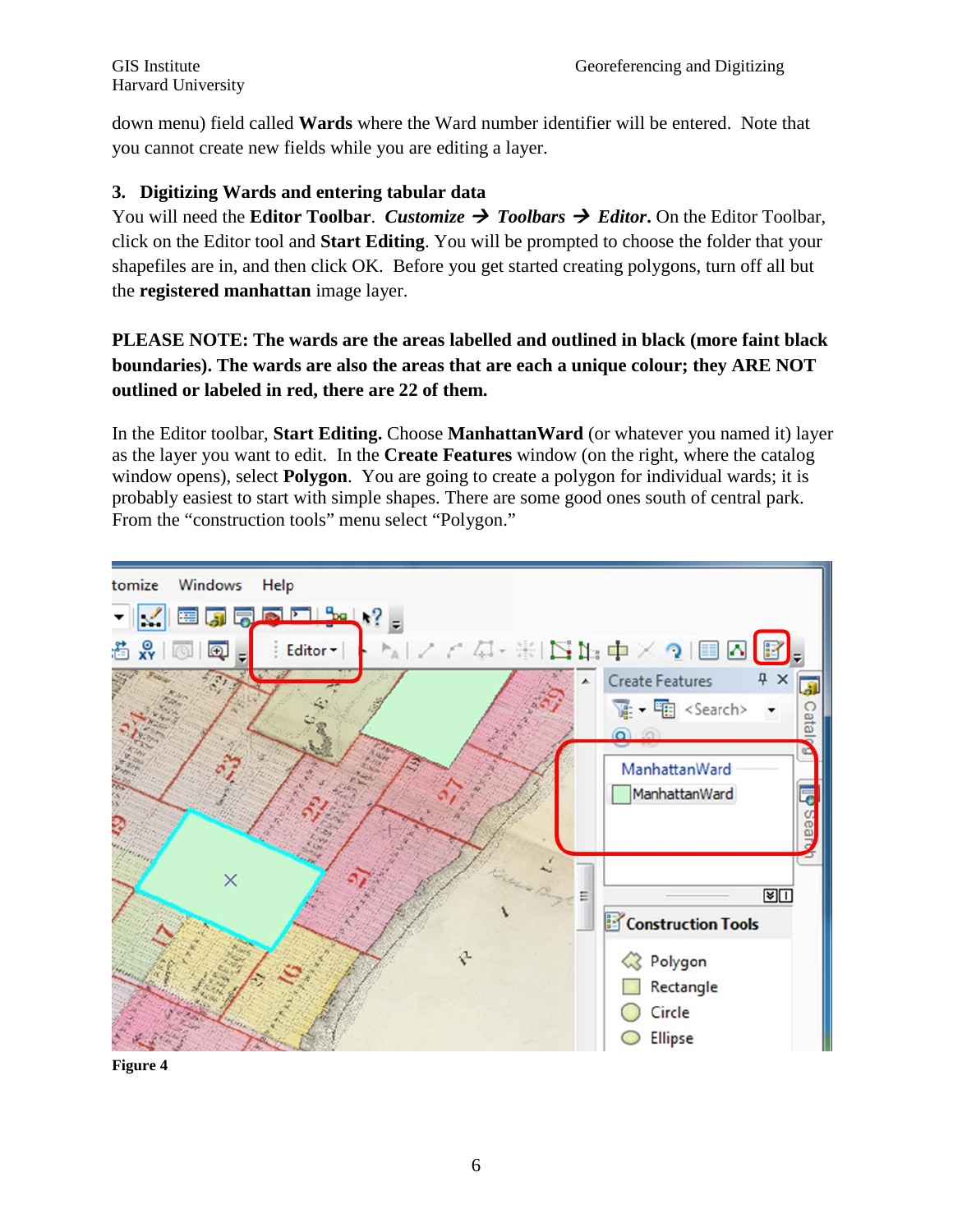Harvard University

By clicking at the corners (single clicks) of the ward you are digitizing you will create a continuous outline of it. Double clicking when you get back to where you started will finish your **Polygon**. This should make your polygon become an actual, filled polygon. If you make a mistake, you can "select" and delete selected. In the way you can digitize all ward boundaries and enter corresponding ward ID numbers into the **Wards** field in the attribute table.

Note: In this map, the ward boundaries are sharing a border; you can avoid digitizing the border twice or having overlaps or spaces between ward boundaries (polygons). With Auto-Complete Polygon, you can digitize a new polygon that adjoins an existing polygon. Click the Auto-Complete Polygon tool on the *Create Features* window. Starting from the boundary of an existing polygon, digitize a boundary of the new polygon that will share a boundary with the existing polygon.



**Figure 5**

## **ASSIGNMENT**

You can complete the digitizing by completing polygons for all wards (there are 22 of them underlying polygons, not red bounded enumeration areas as shown in the Figure 7). Create new fields (for ward number) in the attribute table, and either edit or link the 1890 Ward data (Population per Square Mile) for Manhattan from the following website: <http://www.demographia.com/db-nyc-ward1800.htm>